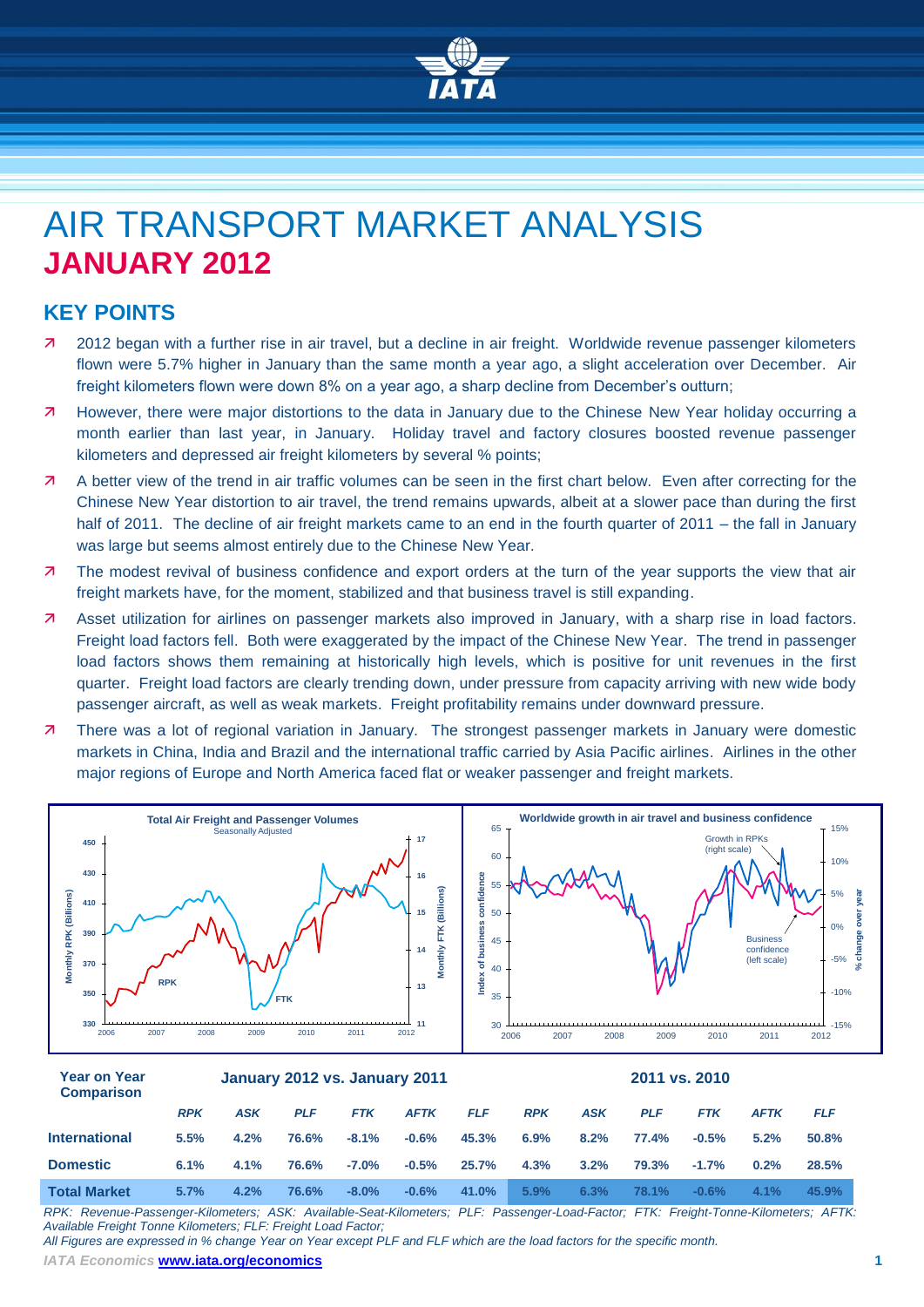# **COMPARING JANUARY TO DECEMBER**

### **January 2012 vs. December 2011**

| <b>Month on</b><br><b>Month</b><br><b>Comparison</b> | <b>RPK</b> | <b>ASK</b> | PLF<br>$p_{t}$ | <b>FTK</b>    | <b>AFTK</b> | <b>FLF</b> pt |
|------------------------------------------------------|------------|------------|----------------|---------------|-------------|---------------|
| <b>International</b>                                 | 1.6%       | $-0.3%$    |                | $2.0\%$ -1.9% | $-1.7\%$    | $-0.2%$       |
| <b>Domestic</b>                                      | 2.2%       | 0.5%       | 1.3%           | $-6.4%$       | $-1.1\%$    | $-1.5%$       |
| <b>Total Market</b>                                  | 1.8%       | $0.0\%$    | $1.4\%$        | $-2.5%$       | $-1.5%$     | $-0.4%$       |

*Data are seasonally adjusted.*

*All figures are expressed in % change month on month except, PLF pt and FLF pt which are the percentage point difference between load factors of two consecutive months.*

# **PASSENGER MARKET**

### **International Markets**

- **A** A large part of the increase in RPKs and the fall in FTKs was due to Asia-Pacific airlines – and much of that appears due to the Chinese New Year falling in January this year.
- **7** Passenger capacity was more or less flat in January and freight capacity reduced. This enabled significantly stronger load factors on passenger markets, though freight markets deteriorated further.



- 7 There was clearly a significant one-off boost to international air travel volumes from the Chinese New Year, which mainly benefited the Asia Pacific airlines. Year-on-year growth would have been several % points softer had it not been for the additional holiday travel from China. .
- The two other large markets for European and North American airlines were significantly weaker in January. The lower year-on-year growth rates were partly a result of a strong January last year, but traffic was down on December as well.
- A notable development was the re-acceleration of the growth in traffic carried by Middle Eastern airlines in December and January. For much of 2011 European airlines had grown faster than Middle Eastern airlines on international markets. January saw much faster growth being achieved in the Middle East than in Europe. The impact of the Eurozone crisis and the recession in peripheral Europe may finally be impacting the airline business in this region.
- Latin American airlines continued to see robust growth in their passenger business. Economic growth has slowed from last year but remains stronger than most parts of the world. Sub-Saharan African economies also continued to show

Predict future demand and minimize investment risk.

Airline Industry Forecast 2011-2015 now available [www.iata.org/forecast](http://www.iata.org/forecast)

strong economic growth, generating stronger air transport markets. However, unlike Latin American airlines, those in Africa are having a tough time maintaining their share of these growing markets.

 Load factors improved substantially in January, partly due to the traffic boost from the Chinese New Year. But even after adjusting for this one-off boost it does look like airlines are managing to keep the trend in load factors on international markets at historically high levels. In past cycles capacity would have run far ahead of demand at this stage, leading to lower load factors and much greater downward pressure on profitability.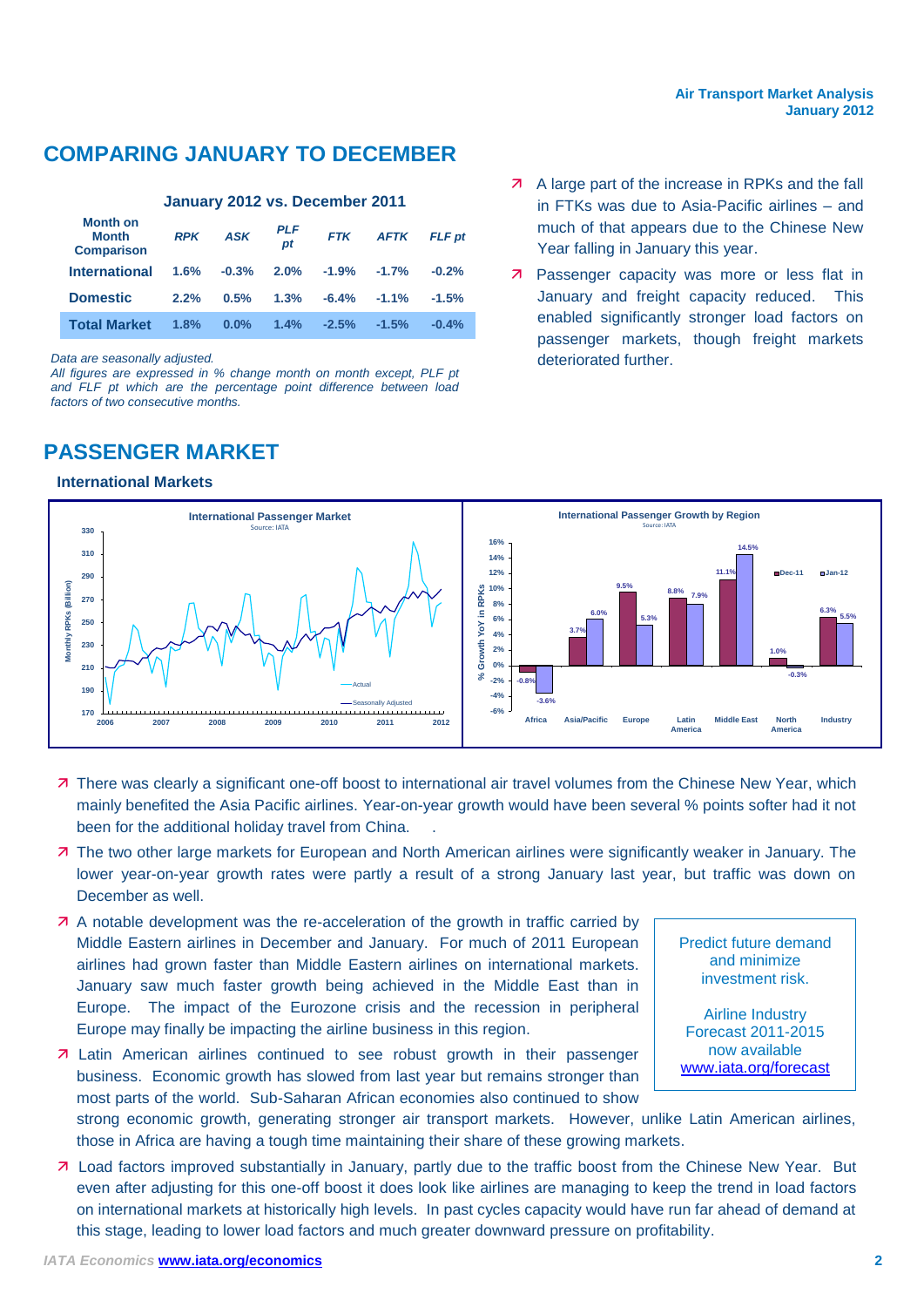#### **Air Transport Market Analysis January 2012**



#### **Domestic Market**



- 7 Strong domestic air travel growth was seen on markets in Brazil, China and India. The US domestic market remains the world's largest but China is catching up fast with a share, now 20%, up 4% points from just over a year ago. India and Brazil, with shares of 3% and 5% respectively, are small markets but growing fast as strong economic growth and the emerging middle income classes boost travel demand.
- The Japanese market, hit very badly by the earthquake and tsunami last March, faced another set-back in January with a significant fall in traffic following weak economic growth in the fourth quarter. The level of the domestic market in January was still 7% down on where it was before the earthquake.
- 7 The weak US market is partly due to still sluggish US economic growth and a very mature market. However, it is also partly a result of US airline strategic moves to consolidate capacity. Capacity was cut significantly more than the fall in demand during January, strengthening domestic load factors for US airlines.

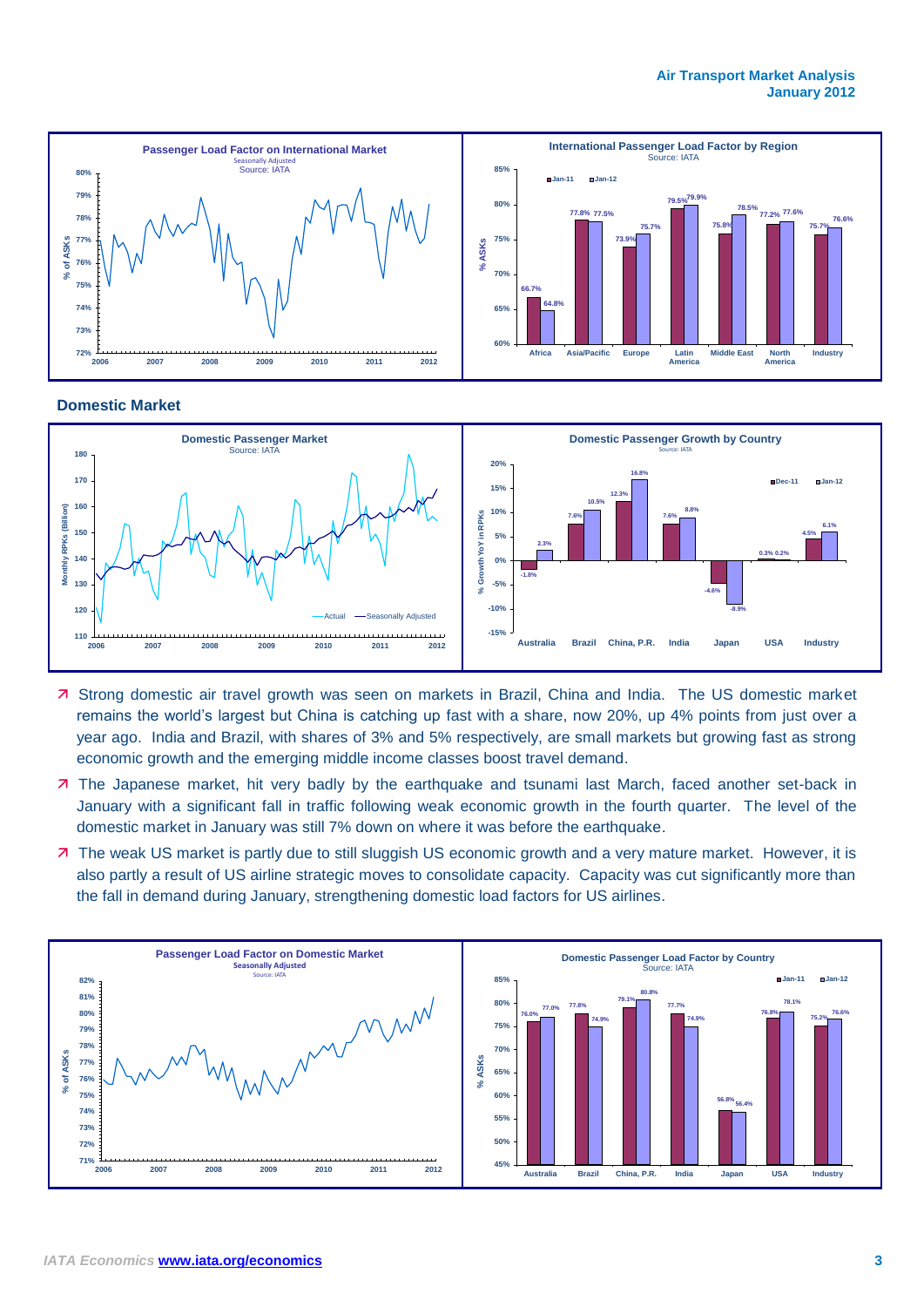#### **Total Market (Domestic + International)**





# **FREIGHT MARKET**

**International Market**

.



- Air freight volumes fell in January, in large part due to the Chinese New Year factory closures. Asia-Pacific airlines faced the weakest markets as a result.
- 7 European airlines also saw a sharp fall in freight volumes. Clearly the peripheral economies in this region have been in recession and so attracting very little inbound cargo. However, until recently this had been offset by strong outbound flows carrying exports from Germany and other Northern European economies.
- 7 Of the smaller regions the Middle East stands out as having benefited from strong growth in recent months.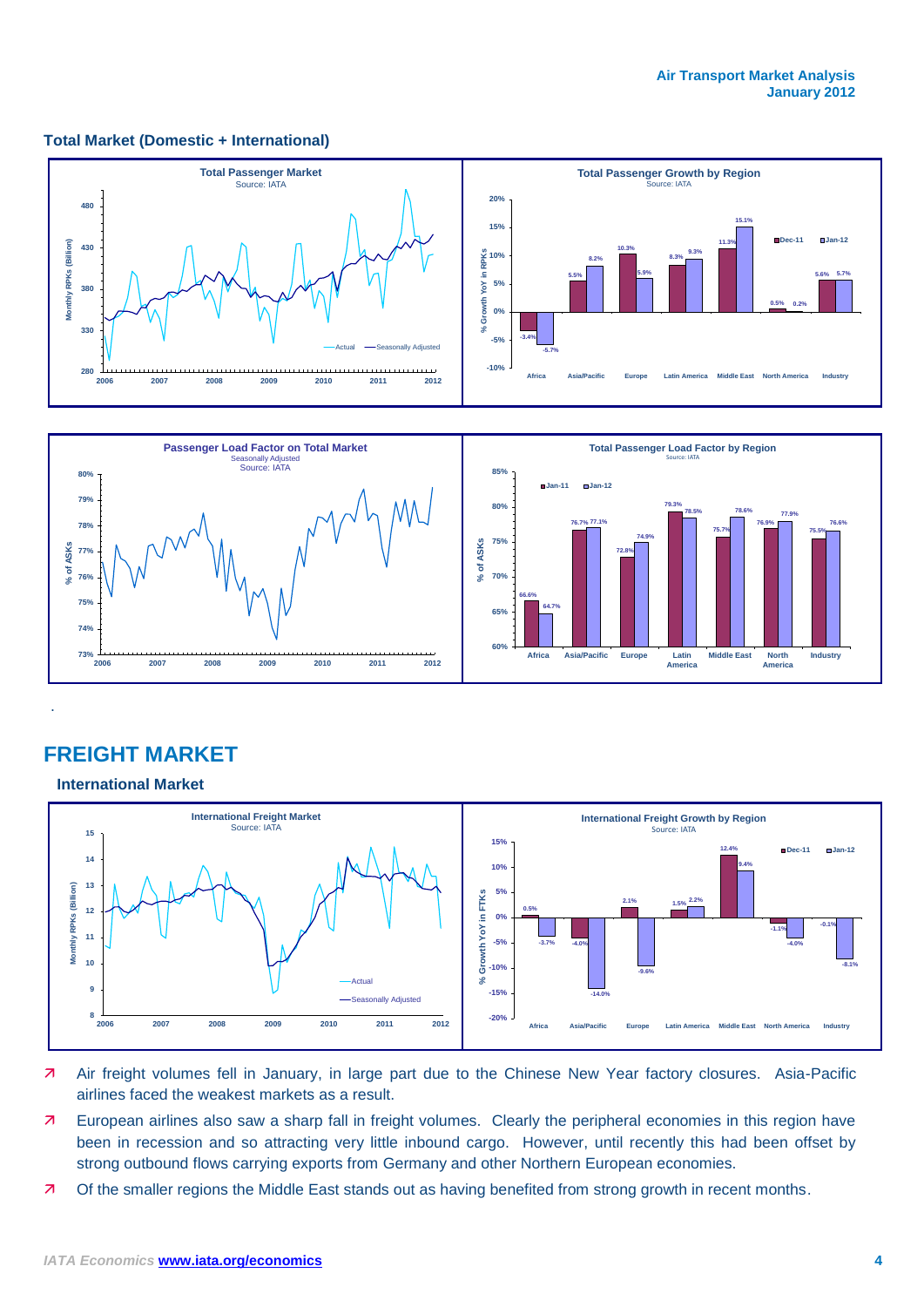Capacity continues to be a significant problem in freight markets, largely due to the capacity arriving with new wide bodied passenger aircraft. Load factors have fallen a long way from their peak in early 2010, putting increasing downward pressure on freight profitability.



#### **Total Market**



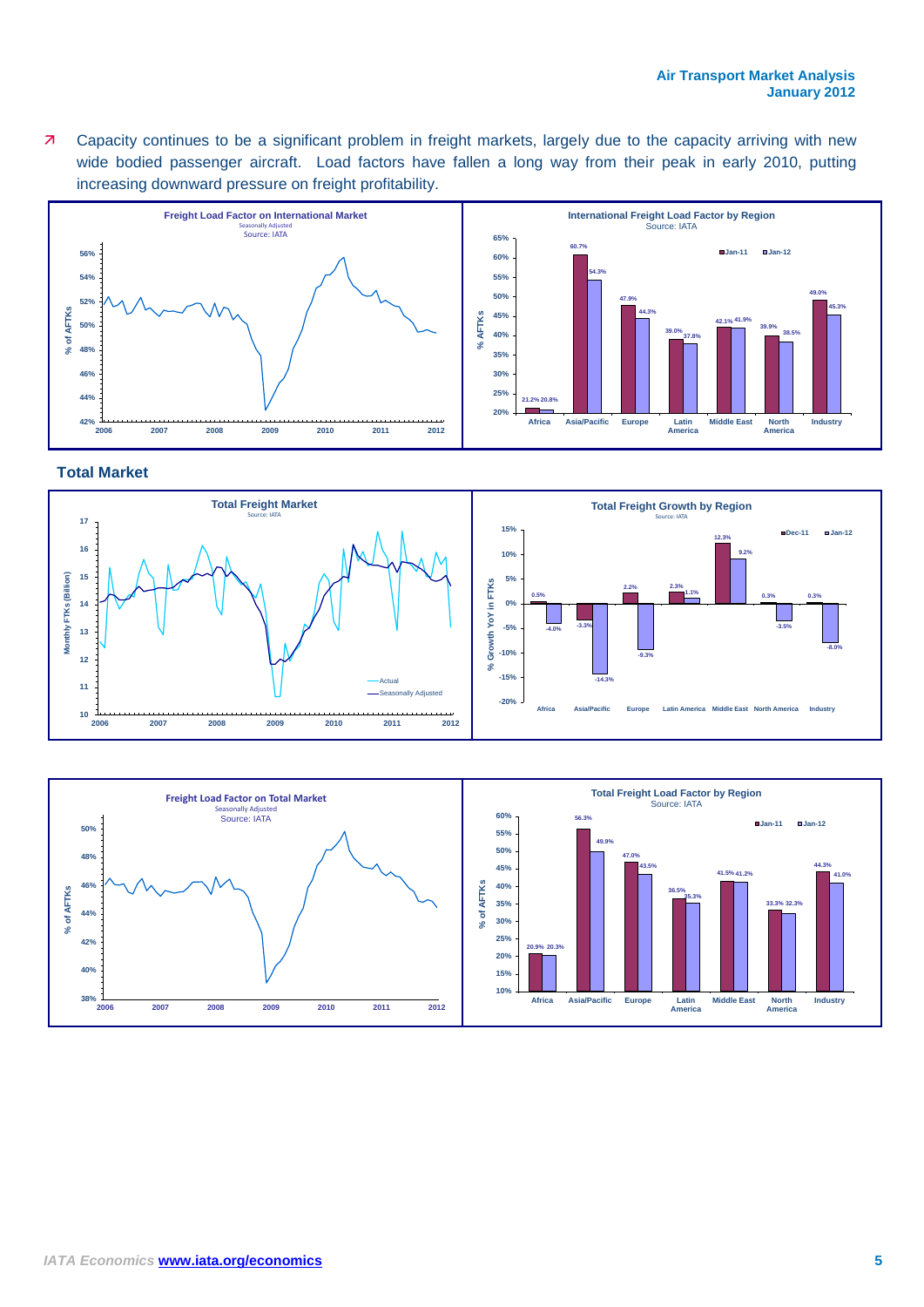# **ANNEX**

| <b>Year on Year</b><br><b>Comparison</b> |            |            |            | January 2012 vs. January 2011 | 2011 vs. 2010 |            |            |            |            |            |             |            |  |
|------------------------------------------|------------|------------|------------|-------------------------------|---------------|------------|------------|------------|------------|------------|-------------|------------|--|
|                                          | <b>RPK</b> | <b>ASK</b> | <b>PLF</b> | <b>FTK</b>                    | <b>AFTK</b>   | <b>FLF</b> | <b>RPK</b> | <b>ASK</b> | <b>PLF</b> | <b>FTK</b> | <b>AFTK</b> | <b>FLF</b> |  |
| <b>Africa</b>                            | $-3.6%$    | $-0.8%$    | 64.8%      | $-3.7%$                       | $-1.7%$       | 20.8%      | 2.1%       | 4.8%       | 66.9%      | $-1.5%$    | 3.4%        | 25.6%      |  |
| <b>Asia/Pacific</b>                      | 6.0%       | 6.4%       | 77.5%      | $-14.0%$                      | $-3.8%$       | 54.3%      | 4.0%       | 6.3%       | 75.9%      | $-4.7%$    | 0.6%        | 62.3%      |  |
| <b>Europe</b>                            | 5.3%       | 2.7%       | 75.7%      | $-9.6%$                       | $-2.3%$       | 44.3%      | 9.5%       | 10.2%      | 78.9%      | 1.5%       | 6.4%        | 49.7%      |  |
| <b>Latin America</b>                     | 7.9%       | 7.4%       | 79.9%      | 2.2%                          | 5.4%          | 37.8%      | 10.2%      | 9.2%       | 77.2%      | 5.5%       | 5.6%        | 41.6%      |  |
| <b>Middle East</b>                       | 14.5%      | 10.6%      | 78.5%      | 9.4%                          | 10.0%         | 41.9%      | 8.9%       | 9.5%       | 75.5%      | 8.3%       | 14.3%       | 44.3%      |  |
| <b>North America</b>                     | $-0.3%$    | $-0.9%$    | 77.6%      | $-4.0%$                       | $-0.3%$       | 38.5%      | 4.0%       | 6.0%       | 80.7%      | 1.5%       | 6.8%        | 41.3%      |  |
| <b>International</b>                     | 5.5%       | 4.2%       | 76.6%      | $-8.1%$                       | $-0.6%$       | 45.3%      | 6.9%       | 8.2%       | 77.4%      | $-0.5%$    | 5.2%        | 50.8%      |  |
| <b>Australia</b>                         | 2.3%       | 0.9%       | 77.0%      |                               |               |            | 2.2%       | 1.7%       | 79.3%      |            |             |            |  |
| <b>Brazil</b>                            | 10.5%      | 14.8%      | 74.9%      |                               |               |            | 13.9%      | 11.3%      | 69.3%      |            |             |            |  |
| China P.R.                               | 16.8%      | 14.3%      | 80.8%      |                               |               |            | 10.9%      | 7.8%       | 82.2%      |            |             |            |  |
| <b>India</b>                             | 8.8%       | 12.8%      | 74.9%      |                               |               |            | 16.0%      | 18.2%      | 74.7%      |            |             |            |  |
| Japan                                    | $-8.9%$    | $-8.3%$    | 56.4%      |                               |               |            | $-15.2%$   | $-11.5%$   | 61.2%      |            |             |            |  |
| <b>US</b>                                | 0.2%       | $-1.5%$    | 78.1%      |                               |               |            | 1.5%       | 0.7%       | 83.0%      |            |             |            |  |
| <b>Domestic</b>                          | 6.1%       | 4.1%       | 76.6%      | $-7.0%$                       | $-0.5%$       | 25.7%      | 4.3%       | 3.2%       | 79.3%      | $-1.7%$    | 0.2%        | 28.5%      |  |
| <b>Africa</b>                            | $-5.7%$    | $-3.0%$    | 64.7%      | $-4.0%$                       | $-1.4%$       | 20.3%      | 0.3%       | 2.6%       | 67.2%      | $-2.1%$    | 2.8%        | 25.2%      |  |
| <b>Asia/Pacific</b>                      | 8.2%       | 7.6%       | 77.1%      | $-14.3%$                      | $-3.4%$       | 49.9%      | 5.4%       | 5.9%       | 76.8%      | $-4.4%$    | 0.5%        | 58.0%      |  |
| <b>Europe</b>                            | 5.9%       | 2.9%       | 74.9%      | $-9.3%$                       | $-2.2%$       | 43.5%      | 9.0%       | 9.5%       | 78.0%      | 1.3%       | 6.2%        | 48.7%      |  |
| <b>Latin America</b>                     | 9.3%       | 10.5%      | 78.5%      | 1.1%                          | 4.4%          | 35.3%      | 11.4%      | 9.8%       | 74.7%      | 6.0%       | 4.3%        | 40.7%      |  |
| <b>Middle East</b>                       | 15.1%      | 10.9%      | 78.6%      | 9.2%                          | 9.8%          | 41.2%      | 8.5%       | 8.9%       | 75.6%      | 8.2%       | 13.8%       | 43.6%      |  |
| <b>North America</b>                     | 0.2%       | $-1.2%$    | 77.9%      | $-3.5%$                       | $-0.3%$       | 32.3%      | 2.3%       | 2.4%       | 82.1%      | 0.2%       | 3.7%        | 34.5%      |  |
| <b>Total Market</b>                      | 5.7%       | 4.2%       | 76.6%      | $-8.0%$                       | $-0.6%$       | 41.0%      | 5.9%       | 6.3%       | 78.1%      | $-0.6%$    | 4.1%        | 45.9%      |  |

*RPK: Revenue-Passenger-Kilometers; ASK: Available-Seat-Kilometers; PLF: Passenger-Load-Factor; FTK: Freight-Tonne-Kilometers; AFTK: Available Freight Tonne Kilometers; FLF: Freight Load Factor;* 

*All Figures are expressed in % change Year on Year except PLF and FLF which are the load factors for the specific month.*